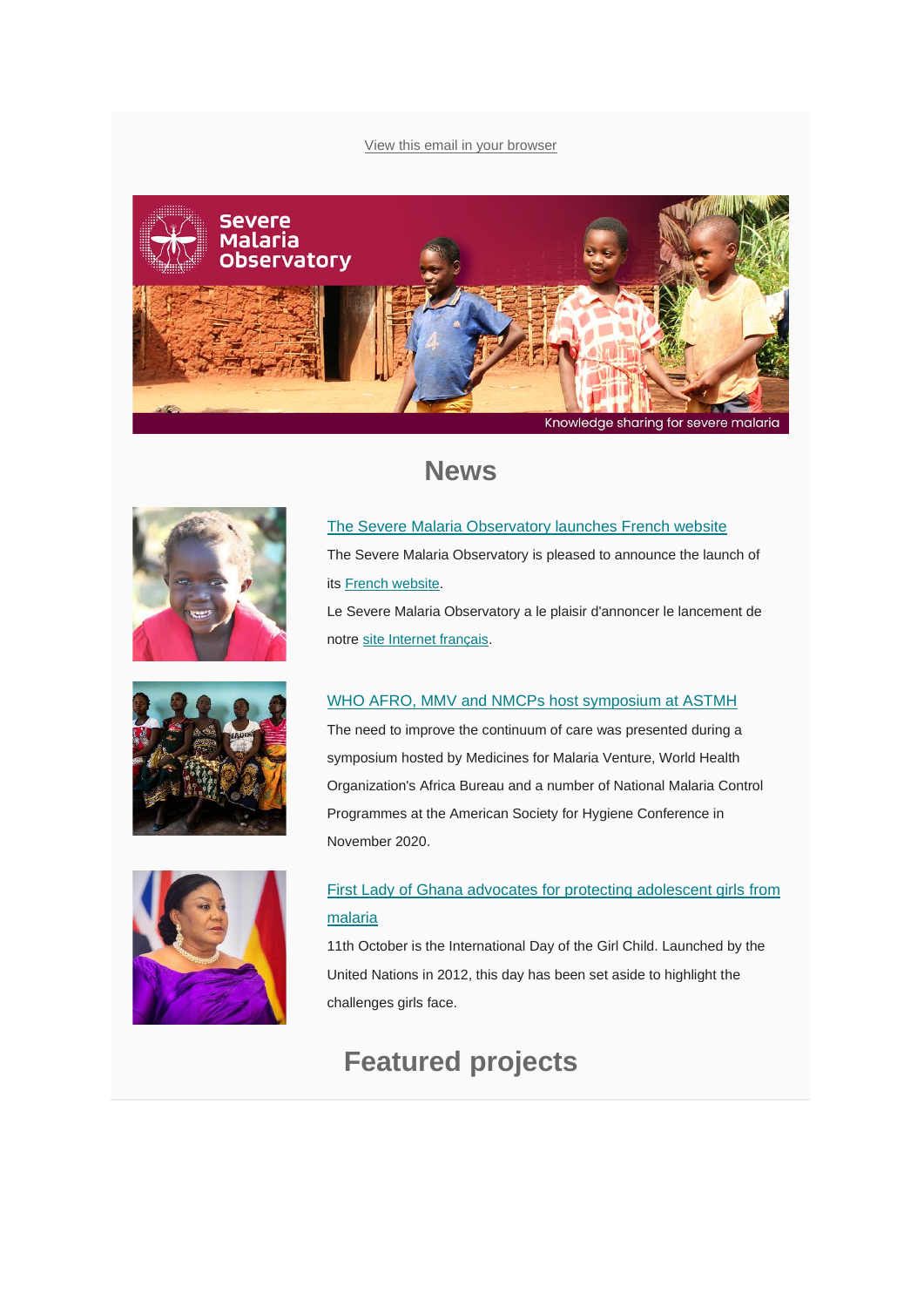

## [Transaid's highly successful MAMaZ Against Malaria project is to](https://www.severemalaria.org/news/transaid%E2%80%99s-highly-successful-mamaz-against-malaria-project-is-to-expand-to-cover-10-districts)  expand [to cover 10 districts in](https://www.severemalaria.org/news/transaid%E2%80%99s-highly-successful-mamaz-against-malaria-project-is-to-expand-to-cover-10-districts) Zambia in 2021

The project will reach up to a million more people at risk of severe malaria. The project is being undertaken with the financial support of Grand Challenges Canada and the Government of Canada.

# **Featured countries**

#### [India](https://www.severemalaria.org/countries/india-0)

Close to 1.3 billion people are at high risk of being infected with malaria in India and the country carries 52% of all malaria deaths outside of sub-Saharan Africa.



#### [Malawi](https://www.severemalaria.org/countries/malawi)

Malawi is among the top 20 countries with the highest malaria prevalence and mortality rates. About 7.4% of all malaria cases in Eastern and Southern Africa occur in Malawi.



**Featured resources**

#### [Severe Malaria Stakeholder 2019 meeting report](https://www.severemalaria.org/resources/severe-malaria-stakeholder-meeting-21-22-october-2019-abuja)

The meeting brought together delegations representing 19 countries and 15 partner organizations. This was the first meeting convened on severe malaria case management, building on stakeholder meetings focused on Injectable artesunate (Inj AS) and artesunate rectal capsules (ARC).



#### [Injectable Artesunate Assessment Report](https://www.severemalaria.org/resources/injectable-artesunate-assessment-report)

This report describes the findings of an assessment to understand to what extent injectable artesunate has become (or remained) the preferred drug to treat severe malaria in the [ISMO countries](https://www.severemalaria.org/in-the-field/projects/ismo) or in other malaria-endemic countries globally and, particularly, in sub-Saharan Africa, where most deaths from malaria occur.